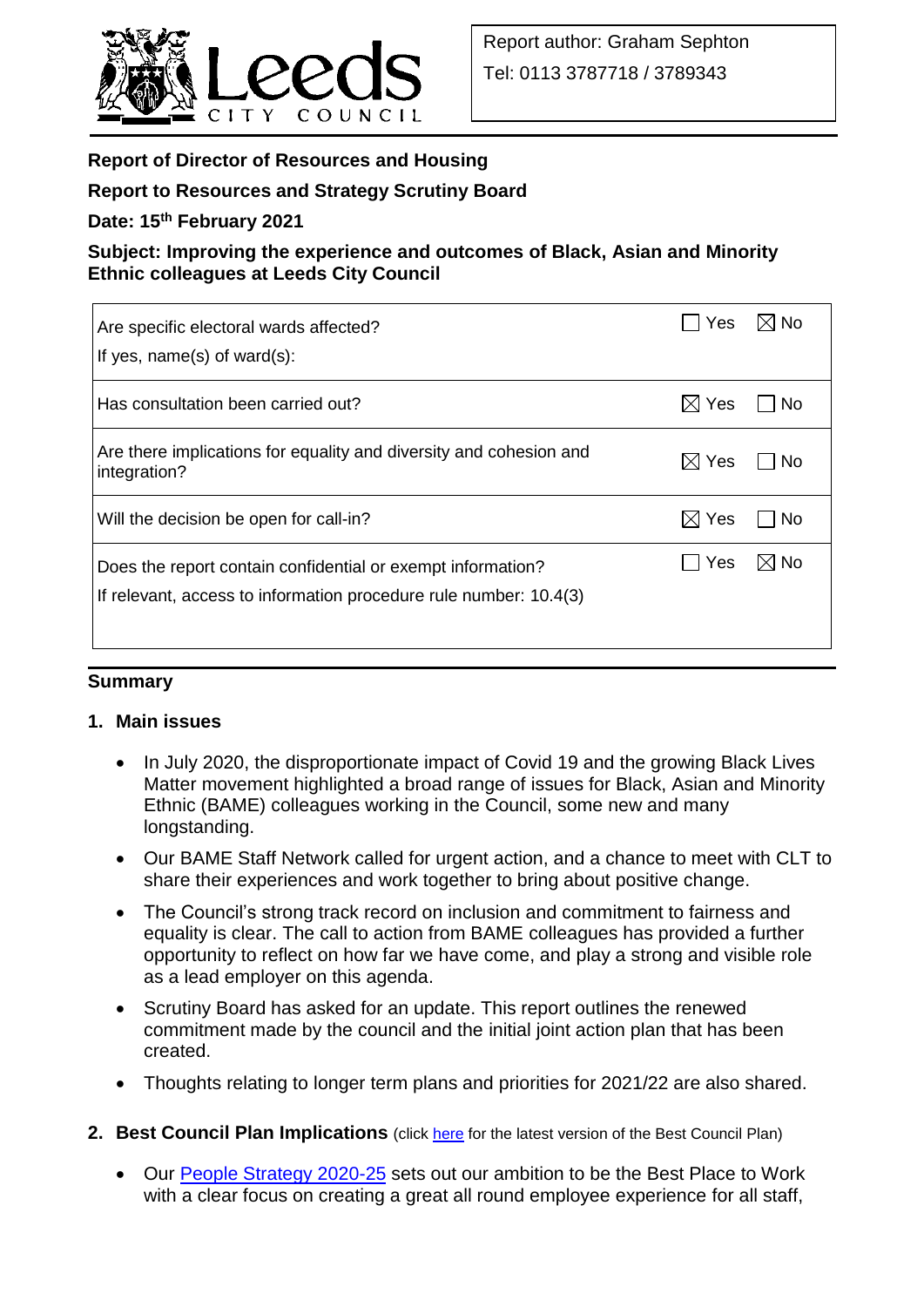with the support of their leaders and managers working in a positive organisational culture, driven by our council values.

• Inclusion sits at the heart of our People Strategy – we strive to ensure that all employees can be their best and are treated fairly.

# **3. Resource Implications**

 The Council employs 2065 BAME employees (December 2020), which represents 14% of the council's overall workforce. At senior levels in the council, 11% of colleagues identify as BAME. The overall representation (at different grades) varies across our directorates.

# **Recommendations**

- a) Resources and Strategy Scrutiny Board is asked to:
	- I. Note the contents of this report.
	- II. Note the Joint Commitment and Activity Plan that has been created to support this work.
	- III. Receive further updates and reports as this important work progresses.

# **1. Purpose of this report**

1.1 To provide Resources and Strategy Scrutiny Board with an update on the joint commitment from Corporate Leadership Team and our BAME Staff Network to improve the work experience and outcomes for BAME colleagues at Leeds City Council.

# **2. Background information**

- 2.1 The BAME Staff Network issued a position statement and call to action in July 2020. Since then, Corporate Leadership Team have collectively met with BAME colleagues on three occasions, initially to listen to experiences, concerns and challenges, and more recently, to build action plans and monitor progress.
- 2.3 The BAME Staff Network have conducted a survey of BAME colleagues in the council. The results will be shared in February 2021 – 800 employees responded. This will be complemented by further focus groups to reach out to as many staff as possible. We will continue to seek out and use staff feedback to refine our understanding and response.
- 2.4 Capturing a 'single view' to represent all BAME staff is a flawed notion, and there is no substitute for on the ground engagement with as many individuals as possible. Everyone is different, and has their own unique set of experiences to share. Our BAME Staff Network, however, does act as a representative group on behalf of the BAME staff community, and is in touch with how many BAME colleagues are currently feeling.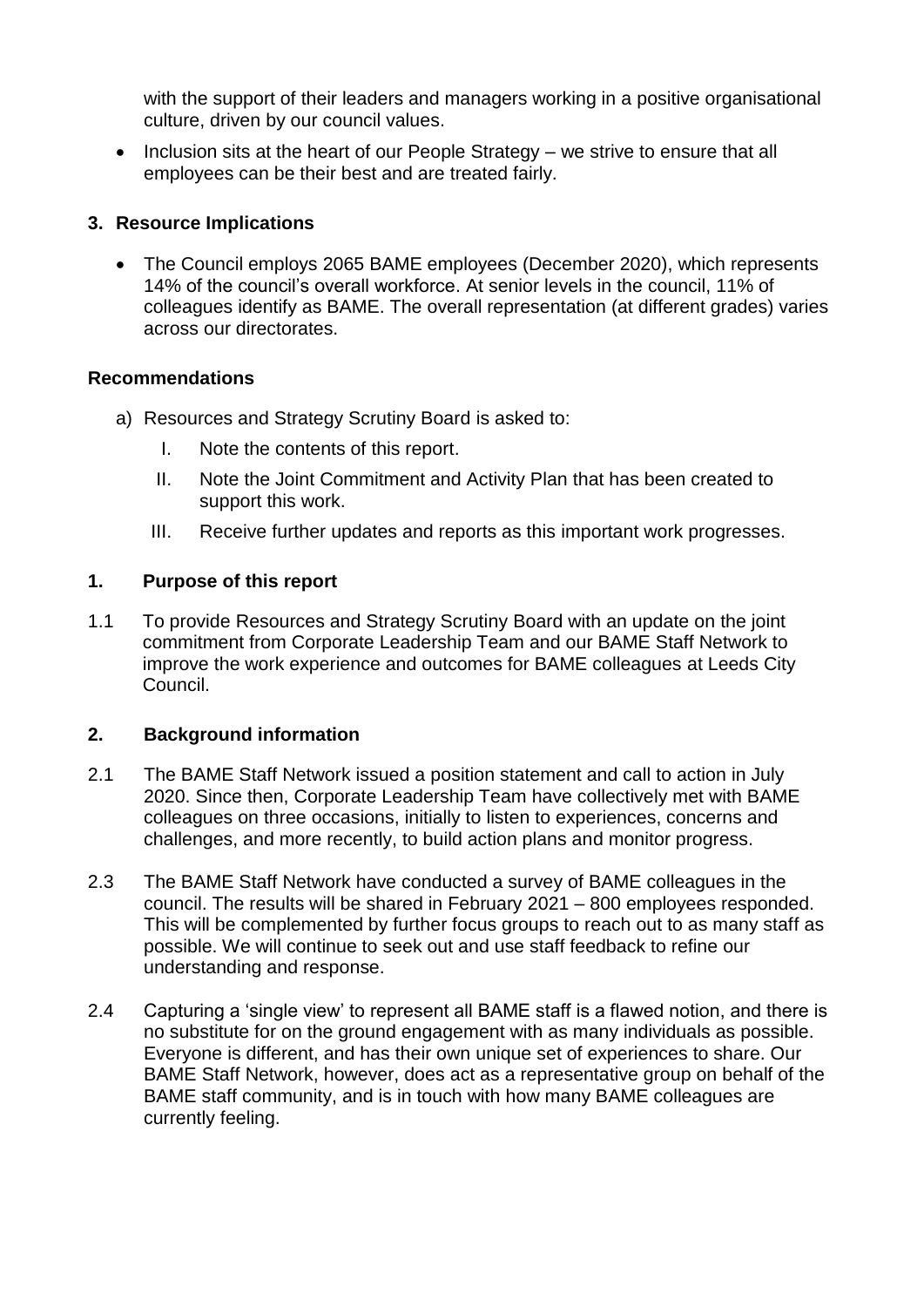# **3. Main issues**

### **3.1 The Joint Commitment and Activity Plan**

- 3.1.1 A Joint Commitment to stand against all forms of racism and inequality in our council and our city has been agreed between Corporate Leadership Team and the BAME Staff Network. This has support and endorsement from the Leader of the Council, and can be viewed [here.](https://www.youtube.com/watch?v=iV4AVh6HdCk&feature=youtu.be)
- 3.1.2 The commitment to all BAME colleagues is to:
	- Do more to listen to and understand your real lived experiences at work
	- Not shy away from uncomfortable and challenging conversations, nor ignore hard truths
	- Do all we can to eliminate racism and inequality wherever we find it
	- Deliver immediate and long term change by creating the plan together, and keeping your issues high on the agenda
	- Expect everyone in the council to play their part  $-$  this is a whole #TeamLeeds effort, and there will be allies right across the organisation working with you for change
	- Take a zero tolerance approach to racism in the workplace and within the communities we serve, taking all allegations of racism seriously. We will challenge and address inappropriate behaviour.
- 3.1.3 The impact and outcomes we aim to achieve include:
	- Trust across the organisation to speak up
	- Better progression and development
	- A more representative workforce
	- Reduced racism and a better everyday experience.
- 3.1.4 A short term activity plan has been agreed, and this has ensured that early and important action is being taken. It is directly based on the feedback from BAME colleagues and has guided work at corporate level and also at local service level. A Task and Finish group has been in place to oversee this work, and positive progress is being made.
- 3.1.5 Black History Month and Wear Red Day (Show Racism the Red Card) in autumn 2020 provided valuable opportunities to highlight our work and create cross council awareness and engagement.
- 3.1.6 Our activity plan themes are shown in the table below.

| Areas covered in our jointly agreed activity plan   |                                                     |  |
|-----------------------------------------------------|-----------------------------------------------------|--|
| Each Director to take personal responsibility for   | To show that we have strong leadership from the top |  |
| action across their services, based on the lived    | and action takes place in all teams to improve the  |  |
| experiences of BAME colleagues in their teams. This | everyday experience for all BAME colleagues.        |  |
| will be backed by visible support from Members.     |                                                     |  |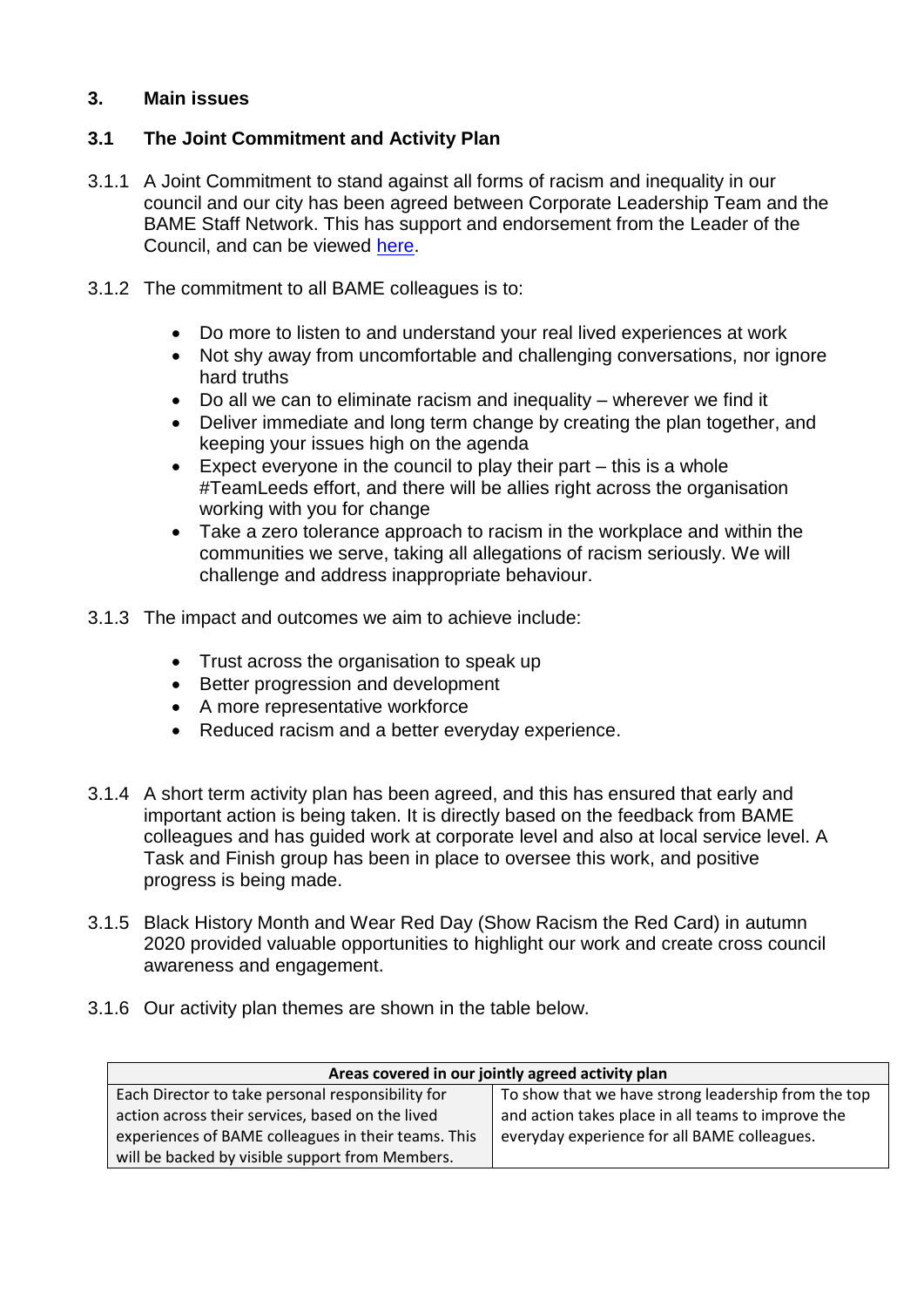| Share the CLT/BAME Joint statement and activity<br>plan far and wide                                                                                                      | To put BAME issues at the top of our priority list, and<br>keep it there. Making sure the message and<br>expectations get through.                                                                                                                                                                         |
|---------------------------------------------------------------------------------------------------------------------------------------------------------------------------|------------------------------------------------------------------------------------------------------------------------------------------------------------------------------------------------------------------------------------------------------------------------------------------------------------|
| Lead an urgent review to look into the experiences<br>of BAME staff who raise claims of racism (including<br>the Grievance process)                                       | So that we are confident that all cases are taken<br>seriously and we improve the support people get in<br>these circumstances. We want to ensure people feel<br>safe to speak out, and trust the organisation when<br>they do.                                                                            |
| Take a zero tolerance approach to racism in the<br>workplace                                                                                                              | To reduce the level of racism that staff experience,<br>and to send a strong message that we will not tolerate<br>any forms of abuse towards our staff.                                                                                                                                                    |
| Work with the network to monitor the impact of<br>service reviews on the BAME community                                                                                   | To check how BAME staff and citizens are affected by<br>council wide and directorate level service reviews, and<br>make sure we consider the full equality implications of<br>any proposed changes.                                                                                                        |
| Conduct a survey with all BAME staff in the council                                                                                                                       | To give all 2000+ BAME colleagues across the council a<br>chance to have a say on life at the council, and hear<br>more valuable lived experiences to shape our work.                                                                                                                                      |
| Implement checks to ensure Covid Risk Assessments<br>are happening for BAME colleagues                                                                                    | The BAME network has helped to develop the risk<br>assessment tool and its implementation - to make<br>sure that it is being used at the right time and in the<br>right way and is helping to protect BAME staff.                                                                                          |
| Create more diverse and representative recruitment<br>and selection panels                                                                                                | To make sure our panels are a diverse mix of people<br>and this facilitates fairness in decisions. It will also<br>send a positive message to applicants to help develop<br>trust.                                                                                                                         |
| Explore bringing anonymised shortlisting into our<br>recruitment and selection process (this is where<br>personal information is withheld from candidate<br>applications) | To see how it could help us to reduce any<br>discrimination and bias in the initial shortlisting stage.                                                                                                                                                                                                    |
| Increase the number of BAME colleagues who take<br>on the role of 'decision makers' in formal meetings<br>and casework.                                                   | So that decision makers in our disciplinary, grievance<br>and appeals process are more representative.                                                                                                                                                                                                     |
| Build a strong and active network of Allies across the<br>organisation                                                                                                    | So that non-BAME colleagues are seen to stand<br>alongside BAME colleagues and work together for<br>positive change.                                                                                                                                                                                       |
| Review the information that we produce relating to<br>BAME workforce issues, in all aspects of<br>employment.                                                             | So we have the best dataset so that we can track the<br>progress we are making. We want to report at a more<br>granular level, monitoring outcomes for all the<br>different groups that make up the BAME community.                                                                                        |
| Review progression and development opportunities<br>for BAME staff                                                                                                        | To assess what the council currently has on offer and<br>how good the take up and representation is for BAME<br>colleagues, but also to listen to ideas around what<br>more we can do in this area - from work placements,<br>apprenticeships and new entry levels to management<br>and senior leadership. |
| Deliver inclusion events and training throughout the<br>year, and be confident that it is reaching all teams.                                                             | To raise the awareness, understanding of all staff. To<br>ensure that all staff act as strong ambassadors around<br>inclusion, and have the knowledge and skills they<br>need.                                                                                                                             |
| Work with and learn from others                                                                                                                                           | To draw on the expertise, support and resources of<br>partner organisations, and others with this shared<br>endeavour - locally, regionally and beyond.                                                                                                                                                    |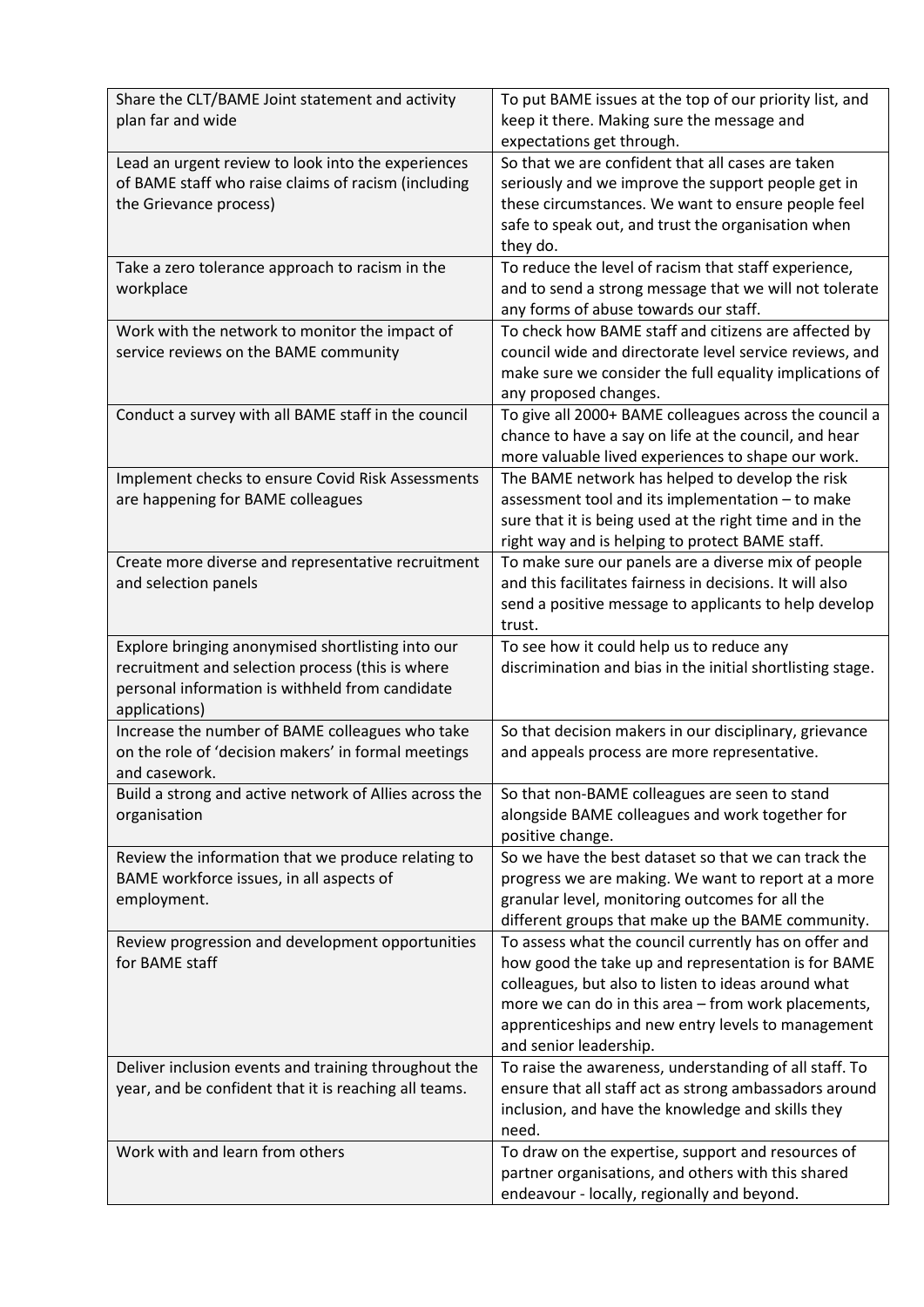## **3.2 Taking this work forward – future plans and approach**

- 3.2.1 Whilst the activity plan above has helped to deliver immediate actions, there is clearly a longer term programme of work required. To aid this longer term work, the BAME Staff Network have put forward a draft 2021/22 Plan. Corporate Leadership Team will continue to act as sponsors, and appropriate governance arrangements are being discussed. Once finalised, the plan and delivery approach can be shared with Scrutiny.
- 3.2.2 All of the work from the initial and immediate plan that we have being using to date, will be integrated into the new longer term version, as appropriate.
- 3.2.3 The results of the BAME staff survey (due in February) will give us further insight around the everday experiences of our staff. Listening events at service level will also continue.
- 3.2.4 In December, the West Yorkshire and Harrogate Health and Care partnership released [the report findings](https://www.wyhpartnership.co.uk/publications/tackling-health-inequalities-for-bame-communities-and-colleagues) of an independent review into health inequalities due to Covid19, and the impact on BAME communities and colleagues. There are recommendations which relate to workforce and the wider community. The Council is currently setting out its own contribution and next steps, and there are strong connections to our internal LCC BAME Network plan.
- 3.2.5 Leeds City Council has joined a number of local authorities in pioneering a new Social Care Workforce Race Equality Standard (WRES). This will help us explore whether or not they are fully achieving race equality in the workplace. A key element of the WRES will be a focus on data analysis and measuring impact to drive improvement for our workforce. There is potential for this work to inform our evidence based approach to change across all areas of the council, not just in social care.
- 3.2.6 Leeds City Council also continues to engage with its partners, including the Anchor Institutions, the Health & Social Care Academy, NHS and other networks, to share its policy and practice, learn from others and augment its impact across the city and its communities.

### **4 Corporate considerations**

### **4.1 Consultation and engagement**

4.1.1 Listening to the lived experiences of all BAME colleagues is fundamental to driving positive change. As set out in the joint commitment, all members of the workforce will be expected to play their role too.

### **4.2 Equality and diversity / cohesion and integration**

4.2.1 2020 has been an incredibly challenging year which has deeply affected BAME communities, including here in Leeds. It is vital that we continue to ensure that there remains a relentless focus deliver on our commitment as a council to improve the experiences of our BAME workforce.